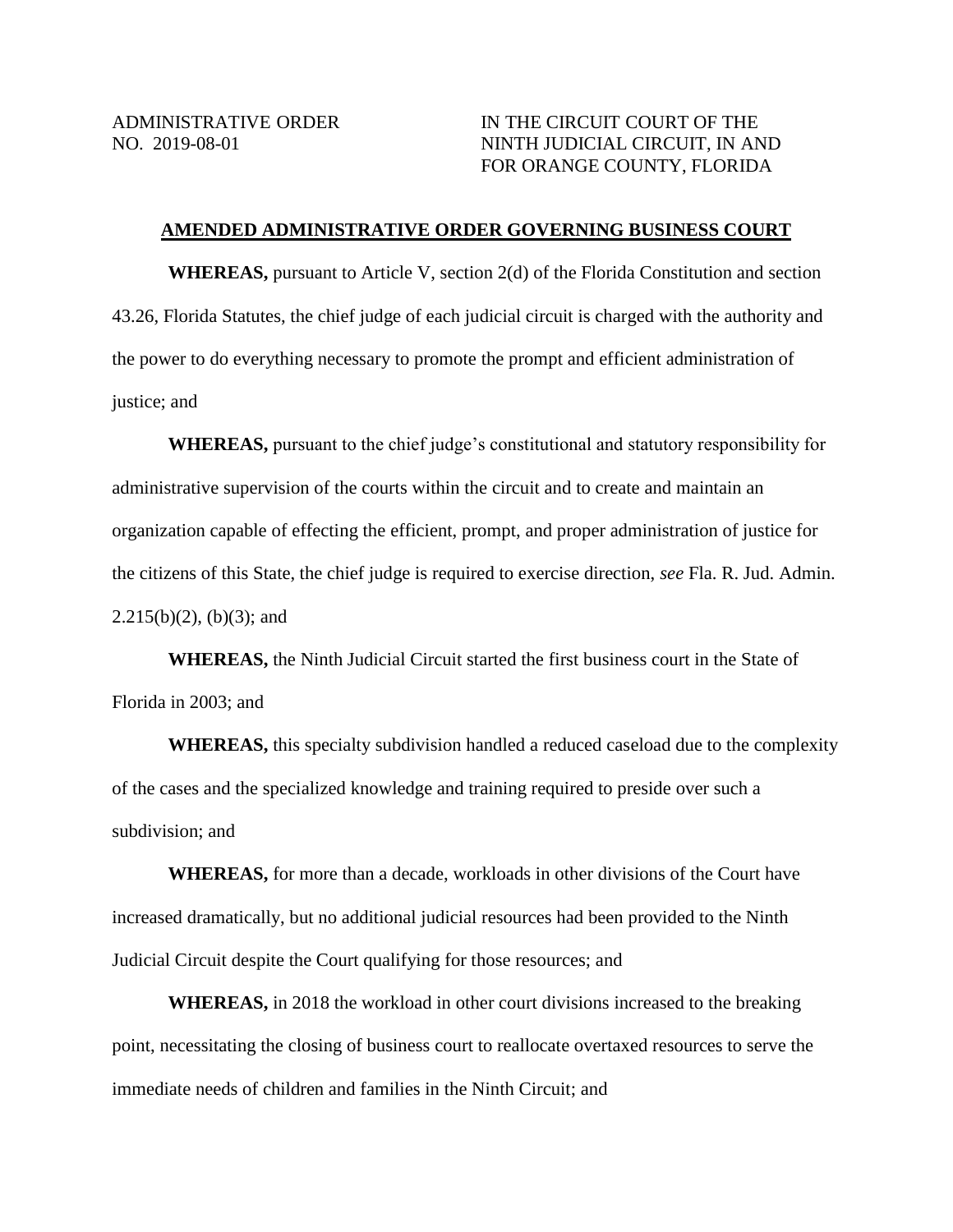**WHEREAS,** the Governor of the State of Florida approved the funding of one additional Judge for the Ninth Judicial Circuit as allocated by the Florida Legislature at the close of the Legislative Session on May 3, 2019, representing the first expansion of the judicial workforce in thirteen years; and

**WHEREAS,** due to the concerted efforts of many, the Ninth Judicial Circuit hereby reestablishes a business court subdivision which provides a case management structure that facilitates more timely, effective, and predictable resolution of complex business cases thereby improving the efficiency of the courts, which benefits all litigants;

**NOW, THEREFORE, I,** Donald A. Myers, Jr., in order to facilitate the efficient operation of the administration of justice, and pursuant to the authority vested in me as Chief Judge of the Ninth Judicial Circuit of Florida under Florida Rule of Judicial Administration 2.215, hereby order, **effective immediately**, to continue until further order and superseding any provisions in prior Administrative Orders which may be inconsistent:

Subdivision 43-2 (Business Court) in the Circuit Civil Division is hereby re-activated and shall begin operation on **October 21, 2019**. An initial caseload shall be established via separate order.

Effective **October 21, 2019**, the Honorable Dan Traver shall be assigned to Subdivision 43-2 in the Circuit Civil Division until further order.

The following procedures and criteria shall govern the assignment of cases to the Business Court Subdivision in the Circuit Civil Division of this Court, Orange County: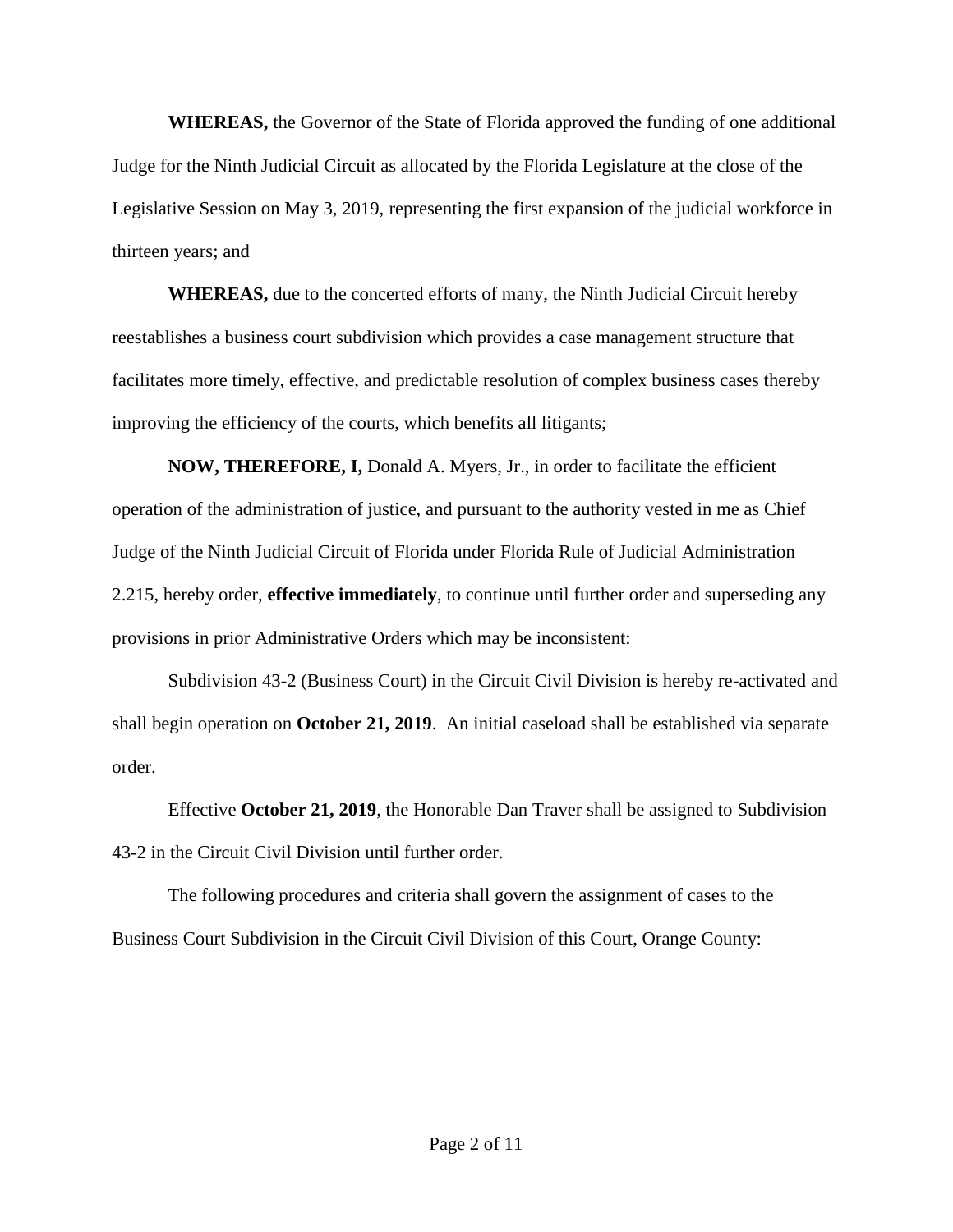### I. Cases Subject to Business Court.

The principles set out below shall guide the parties and the Court in the assignment of cases to Business Court. Notwithstanding anything to the contrary in any prior general Administrative Order or Court procedure, all jury, non-jury, injunction and class action cases shall be assigned to Business Court, if they are among the following types of actions:

A. Any of the following where the amount in controversy is \$500,000.00 or more:

1. Claims arising from U.C.C. related transactions;

2. Claims arising from the purchases and sales of businesses or the assets of a business, including contract disputes and business torts;

3. Claims involving the sale of goods or services by or to business enterprises;

4. Claims involving non-consumer bank or brokerage accounts, including loan, deposit, cash management, and investment accounts;

5. Claims arising from the purchase or sale of commercial real or personal property or security interests therein;

- 6. Claims related to surety bonds;
- 7. Franchisee/franchisor relationships and liabilities;
- 8. Malpractice claims of non-medical professionals in connection with rendering services to a business enterprise;

9. Insurance coverage disputes, bad faith suits, and third party indemnity actions against insurers arising under policies issued to businesses, such as claims arising under a commercial general liability policy or commercial property policy; and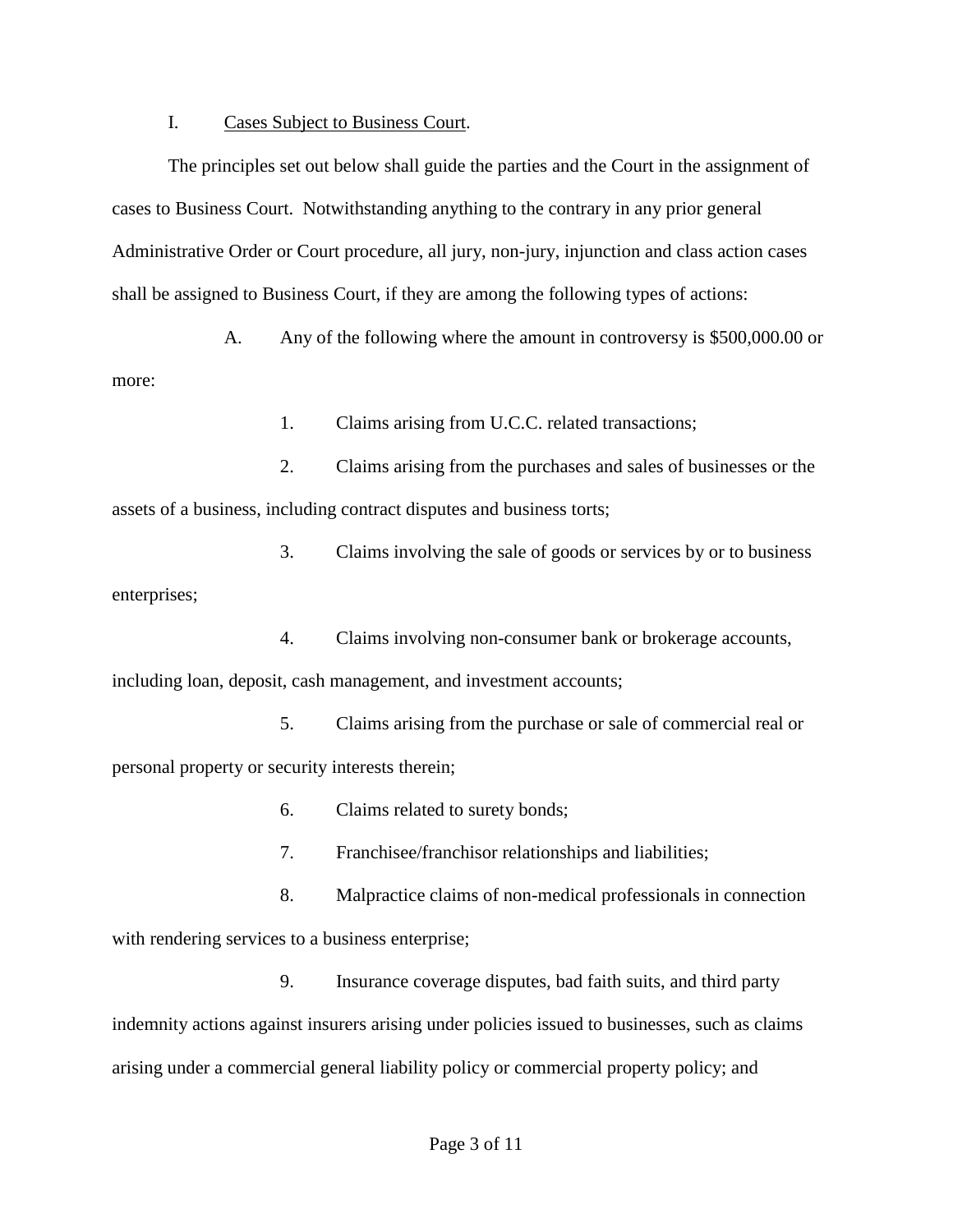10. Other complex disputes of a commercial nature, excluding those listed in Section II, below. Cases eligible under this category will normally have four or more parties, multiple claims and defenses, third party, cross or counterclaims, complex factual or legal issues, or other unusual features warranting assignment to Business Court. The Court may accept commercial foreclosure and landlord-tenant cases if the case meets amount in controversy requirements and if the case has a complex nature that differentiates it from ordinary foreclosure and landlord-tenant disputes.

11. **For all cases listed in section I., paragraph A. of this Order, the parties must file a complaint which sets forth the actual amount in controversy as opposed to simply pleading "in excess of Five Hundred Thousand Dollars (\$500,000.00).**

B. Any of the following without regard to the amount in controversy:

1. Actions relating to the internal affairs or governance, dissolution or liquidation rights obligations between or among owners (shareholders, partners, members), or liability or indemnity of managers (officers, directors, managers, trustees, or members or partners functioning as managers) of corporations, partnerships, limited partnerships, limited liability companies or partnerships, professional associations, business trusts, joint ventures or other business enterprises;

- 2. Actions relating to trade secrets and non-compete agreements;
- 3. Intellectual property claims;

4. Actions relating to securities or relating to or arising under the state securities laws or antitrust statutes;

5. Shareholder derivative actions and class actions involving claims that are subject to Business Court, pursuant to this Order; and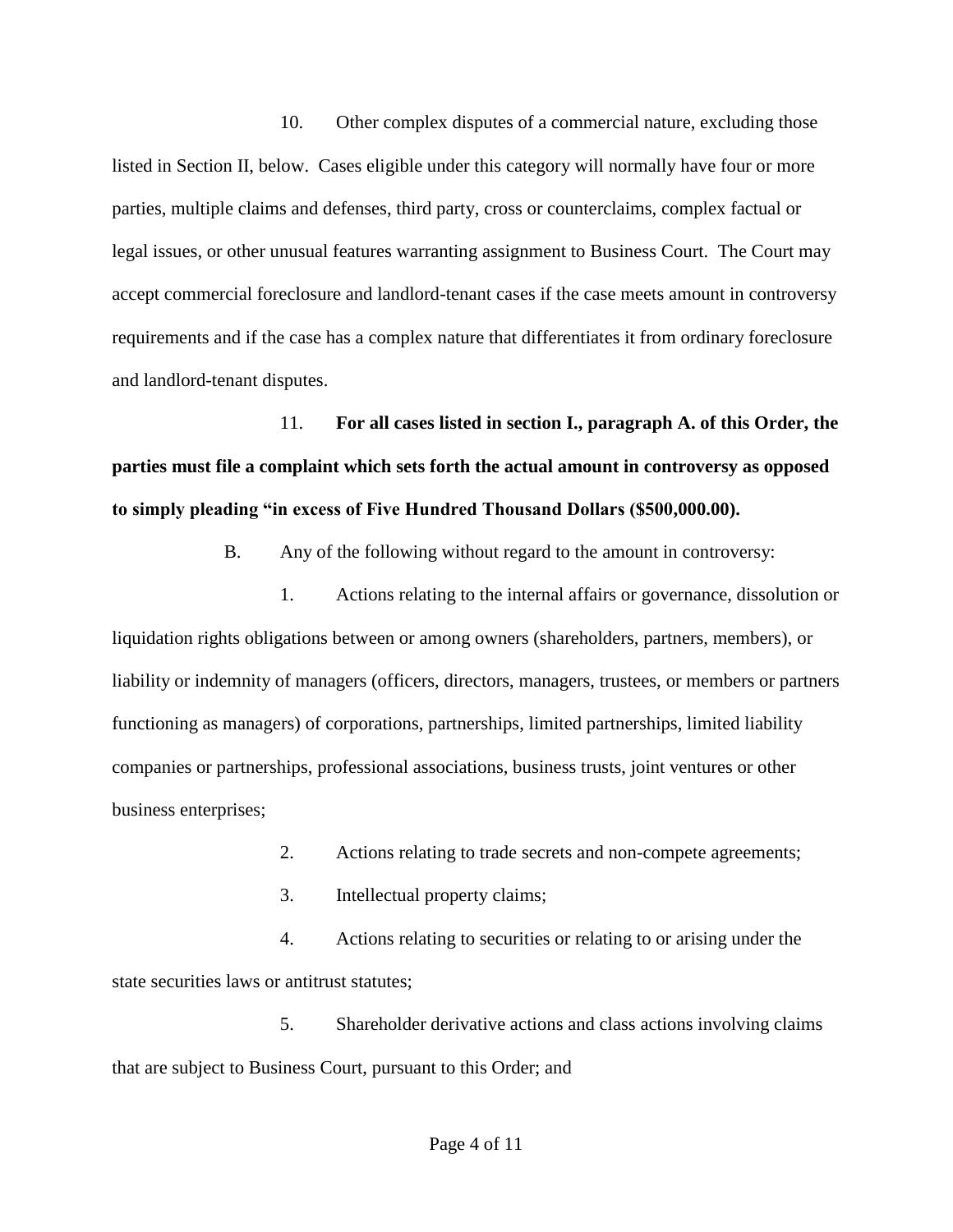6. Actions relating to corporate trust affairs or director and officer

liability.

II. Cases Not Subject to Business Court.

The following types of matters are not ordinarily to be assigned to Business Court:

- A. Appeals from the County Court;
- B. Personal injury, survivor, or wrongful death matters;
- C. All individual and class action consumer claims;
- D. Matters involving occupational health or safety;
- E. Environmental claims which do not involve the sale or disposition of a business or the claims addressed in Section I., paragraphs 8. and 9., above;
	- F. Matters in eminent domain;
	- G. Malpractice claims, other than those brought by business enterprises

against attorneys, accountants, architects or other professionals in connection with the rendering of professional services to the business enterprise;

H. Employment law cases, other than those addressed in Section I., paragraph B. 2., above;

- I. Administrative agency, tax, zoning and other appeals;
- J. Petition actions in the nature of change of name, mental health act,

guardianship, or government election matters;

K. Individual residential real estate and non-commercial landlord-tenant disputes;

L. Suits to collect professional fees;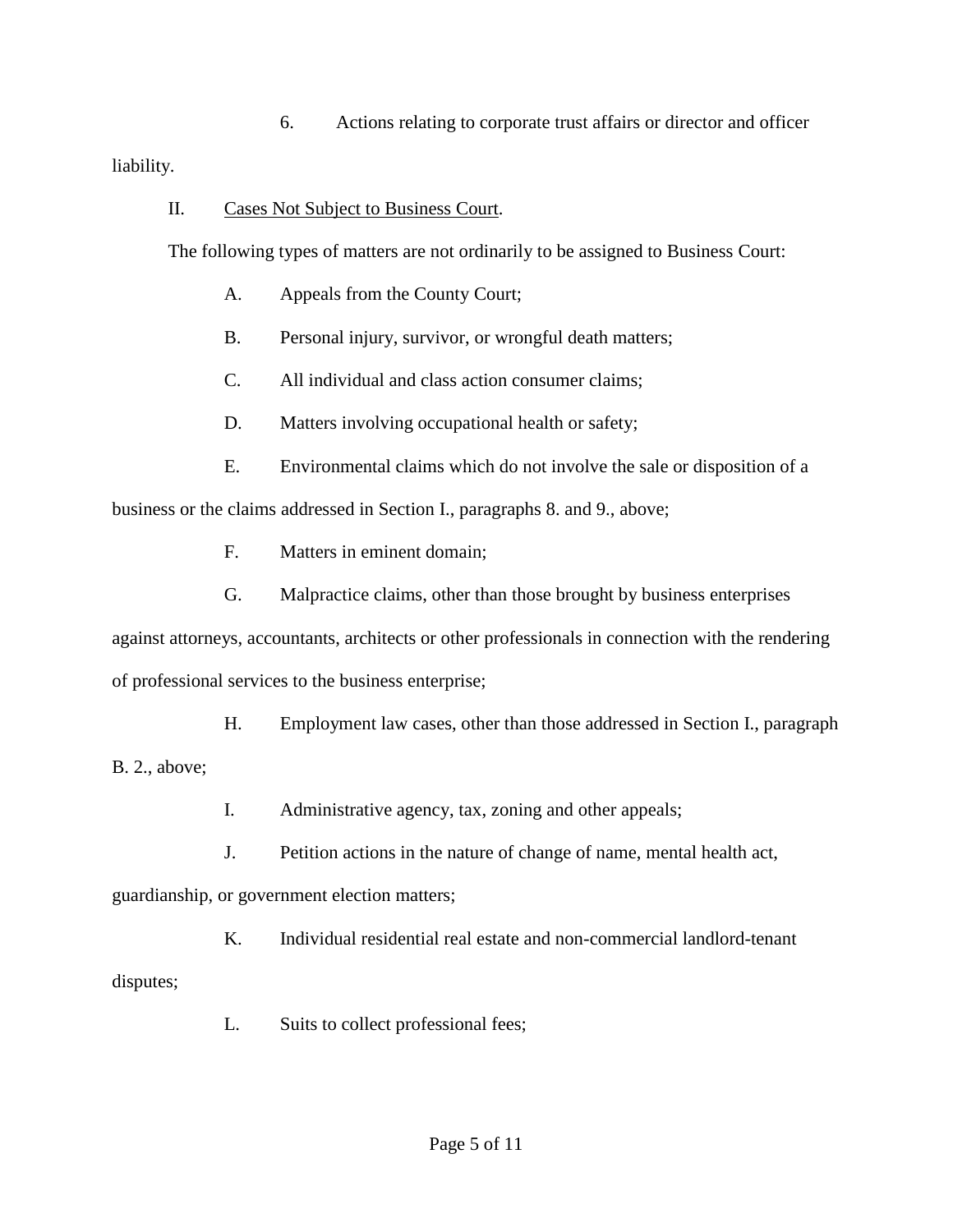M. Cases seeking a declaratory judgment as to insurance coverage for a personal injury or property damage action;

N. Proceedings to enforce a judgment regardless of the nature of the underlying case;

O. Actions by insurers to collect premiums or rescind policies;

P. Domestic relations matters, and actions relating to distribution of marital property, custody, or support;

Q. Any matter required by statute or other law to be heard in some other court or court division;

R. Any criminal matter, except criminal contempt in connection with a Business Court action;

S. Such other cases which are appropriately transferred out of the Business Court, pursuant to Section IV. of this Order.

III. Assignment of Cases to Business Court.

A. Effective immediately, the Civil Cover Sheet shall include an additional line and box where the party or attorney signing the Civil Cover Sheet must certify whether the action is appropriate for assignment to Business Court. A "Business Court Addendum to Civil Cover Sheet" ("Addendum"), a sample of which is attached hereto as Exhibit "A," is hereby required to be filed with all initial filings that meet the Business Court criteria and which are filed on or after the date of this Order. The filing party or attorney shall indicate on the Addendum the applicable type or types of action that qualify the case for assignment to Business Court. A party's or an attorney's signature on the Civil Cover Sheet shall constitute certification that the matter is appropriate for Business Court. A copy of the Civil Cover Sheet and Addendum shall be served on all parties.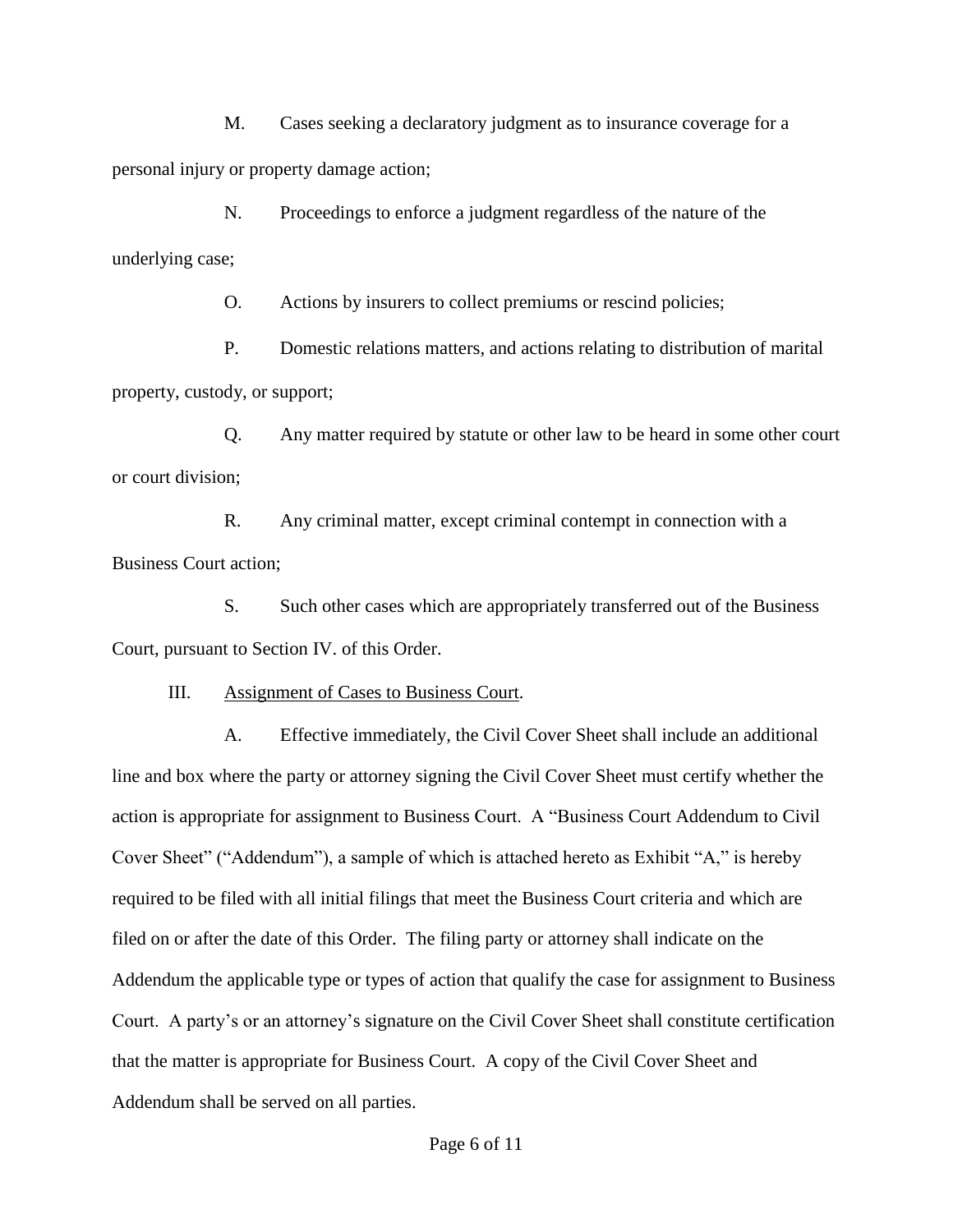B. Cases meeting the criteria to qualify for Business Court, pursuant to this Administrative Order, shall be assigned to Subdivision 43-2 in the Circuit Civil Division, Orange County, by the Clerk of the Court. If the amount in controversy is less than \$500,000.00, the Clerk of the Court shall randomly assign the case to a general Circuit Civil Subdivision.

C. Judges assigned to other subdivisions in the Circuit Civil Division and/or litigants may submit a request to the Administrative Judge of the Circuit Civil Division to assign/transfer a pending case that meets the criteria of Business Court to Subdivision 43-2.

D. The Administrative Judge of the Circuit Civil Division may transfer complex commercial cases to Business Court or to a general Circuit Civil Subdivision as deemed appropriate regardless of the criteria as stated herein. However, nothing herein shall prevent the Chief Judge, the Administrative Judge of the Circuit Civil Division, or a designated judge in the absence of all of the foregoing from transferring any case in the interest of judicial economy.

E. Controversies which may arise concerning the assignment/transfer of any case in the Circuit Civil Division, including Business Court cases, shall be resolved by the Administrative Judge of the Circuit Civil Division.

F. Any deadlines established by an existing Case Management Order, other than trial or pretrial dates, remain in effect unless modified by subsequent court order.

IV. Disputes Arising from the Civil Cover Sheet Designation.

If any party disagrees with the assignment or lack of assignment of a case to Business Court, that party may file a "Motion to Transfer Divisions" with the Judge in the assigned subdivision, and the motion will be resolved by the Administrative Judge of the Circuit Civil Division in accordance with the Ninth Judicial Circuit Administrative Procedures for case reassignment.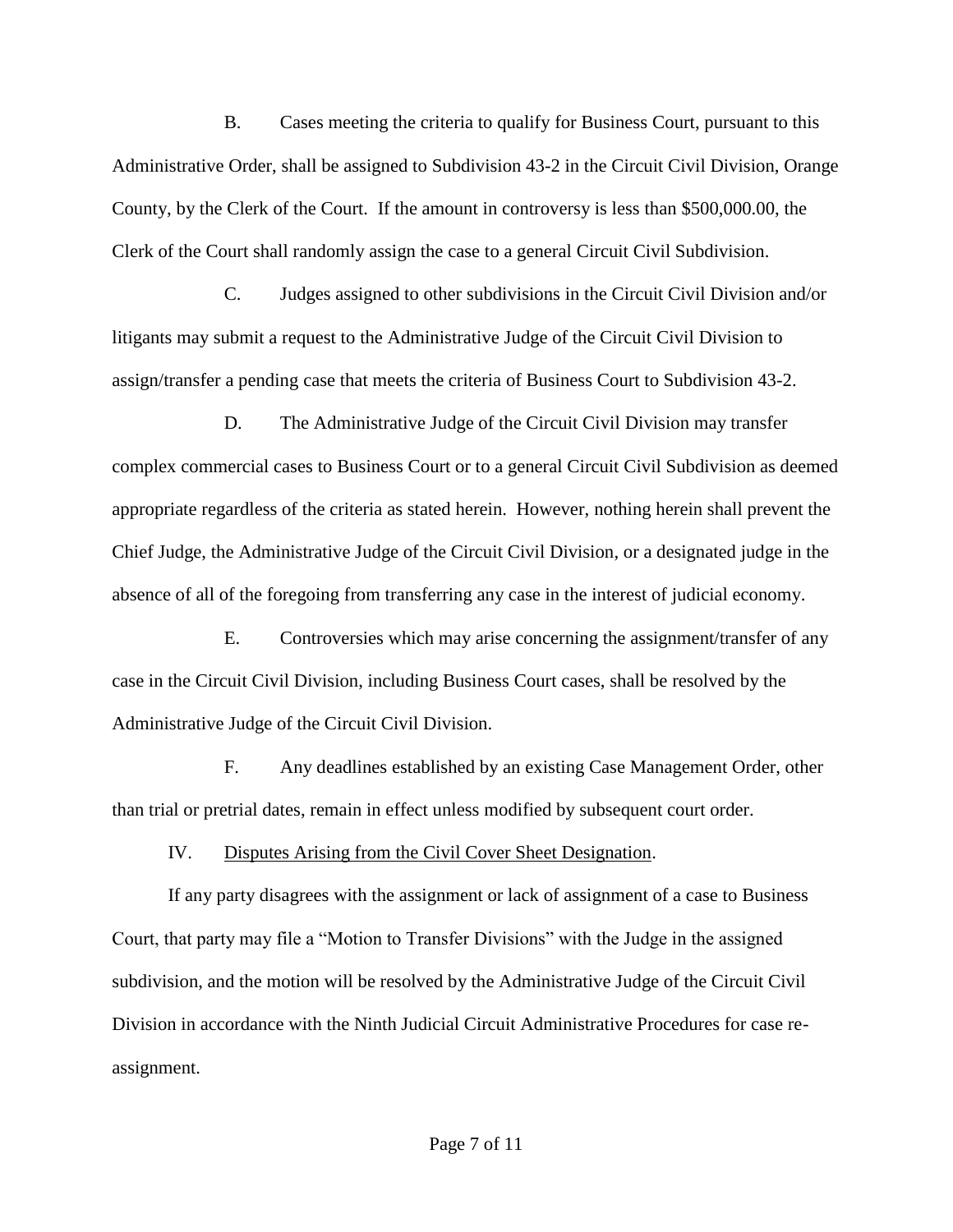Administrative Orders 2019-08 and 2018-08 are vacated and set aside except to the extent that each has been incorporated and/or amended herein. Vacating an Administrative Order that vacates a prior Order does not revive the prior Order.

**DONE AND ORDERED** at Orlando, Florida, this 4<sup>th</sup> day of October, 2019.

 $\sqrt{s/2}$ 

 Donald A. Myers, Jr. Chief Judge

Copies provided to:

Clerk of Court, Orange County Clerk of Court, Osceola County General E-Mail Distribution List [http://www.ninthcircuit.org](http://www.ninthcircuit.org/)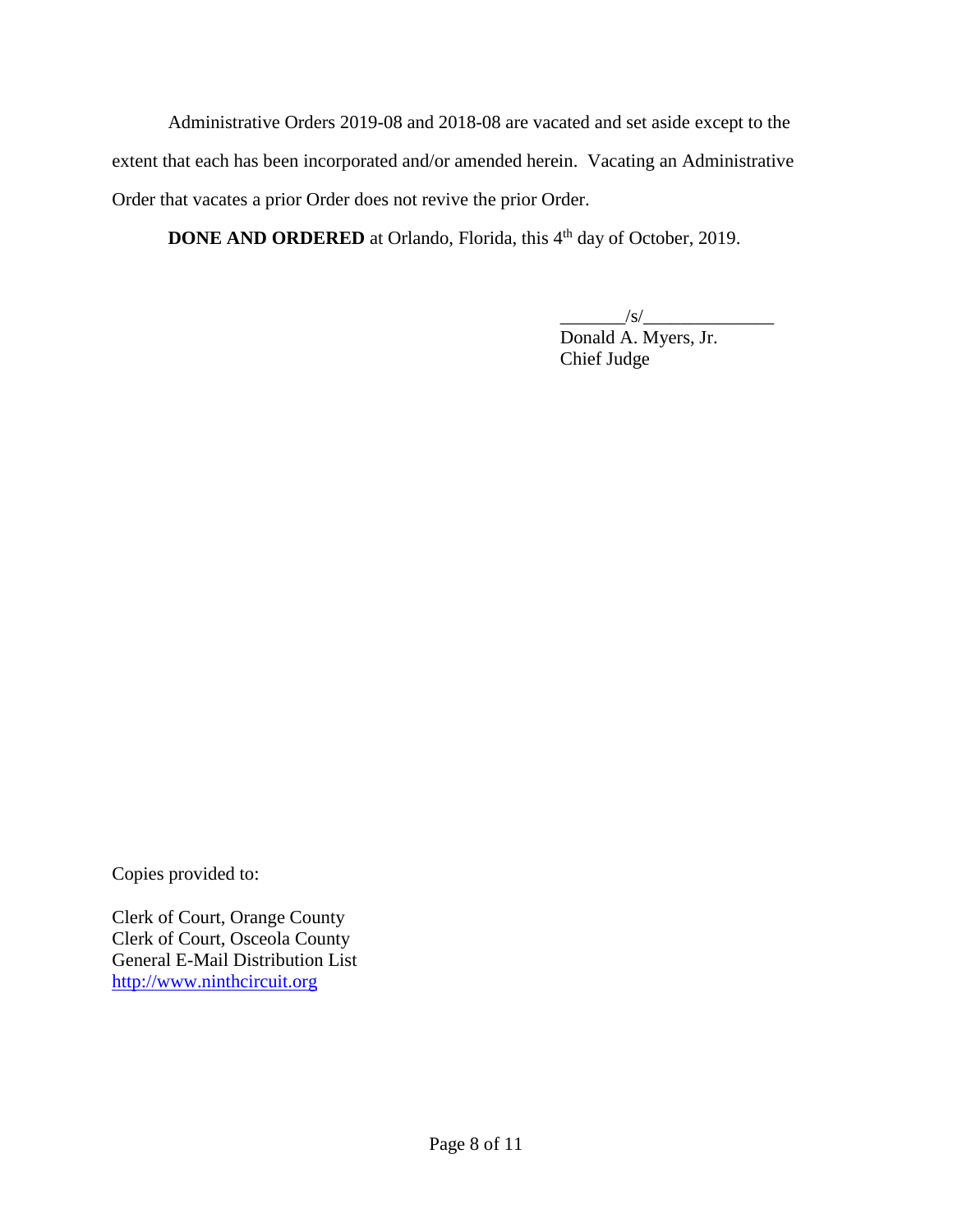# EXHIBIT "A" [CIVIL COVER SHEET BUSINESS COURT ADDENDUM]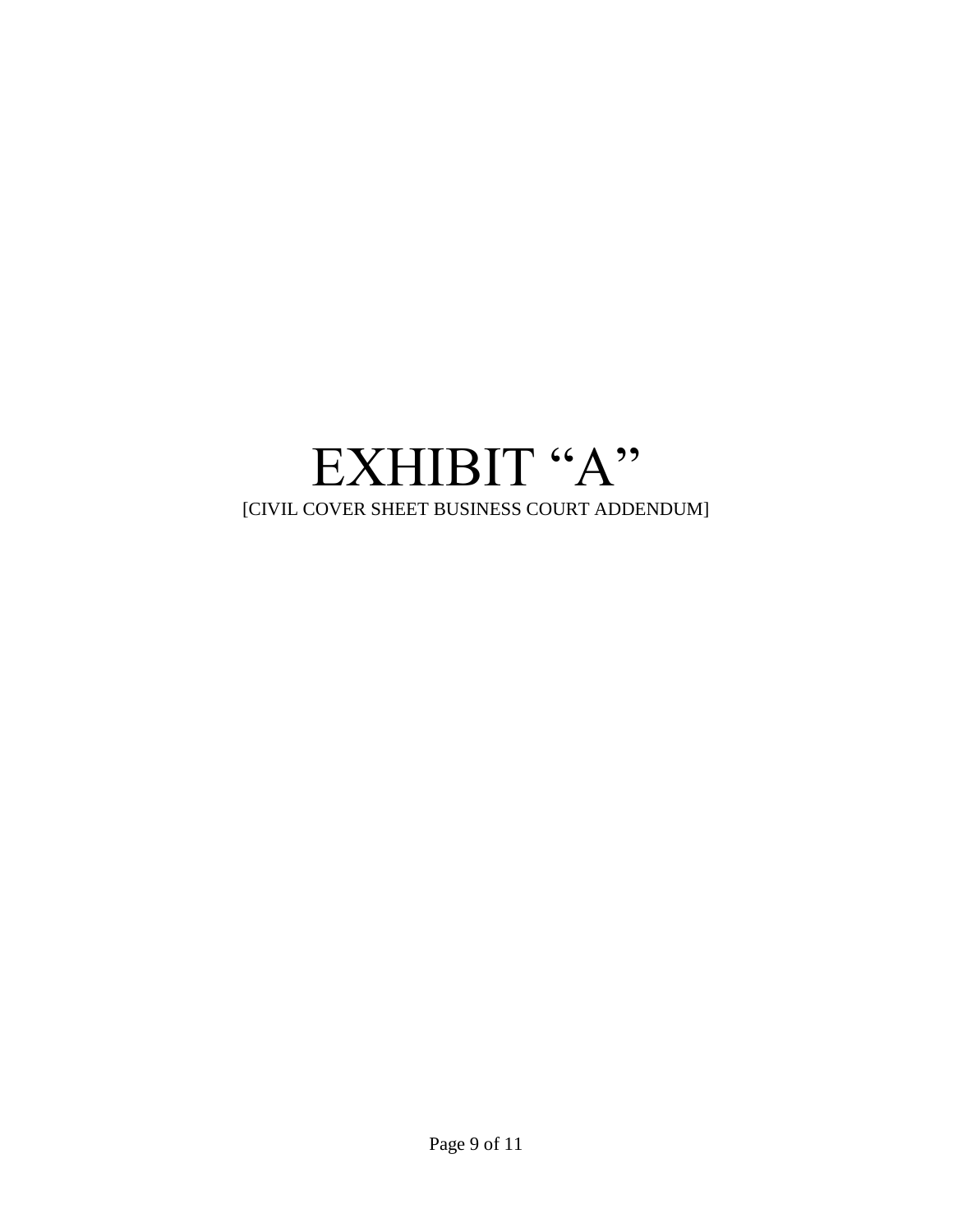## CIVIL COVER SHEET BUSINESS COURT ADDENDUM PARTY OR ATTORNEY FILING ACTION MUST SELECT WHICH APPLIES

Cases Subject to Business Court. The principles set out below shall guide the parties and the Court in the assignment of cases to Business Court. All jury, non-jury, injunction and class action cases shall be assigned to Business Court if they are among the following types of actions:

A. Any of the following where the amount in controversy is **\$500,000.00 or more**:

1. Claims arising from U.C.C. related transactions;

**\_\_\_** 2. Claims arising from the purchases and sales of business or the assets of a business including contract disputes and business torts;

**\_\_\_** 3. Claims involving the sale of goods or services by or to business enterprises;

**\_\_\_** 4. Claims involving non-consumer bank or brokerage accounts, including loan, deposit, cash management, and investment accounts;

**\_\_\_** 5. Claims arising from the purchase, sale, lease of real or personal property or security interests therein, excluding commercial landlord tenant claims;

**\_\_\_** 6. Claims related to surety bonds;

**\_\_\_** 7. Franchisee/franchisor relationships and liabilities;

**\_\_\_** 8. Malpractice claims of non-medical professionals in connection with rendering services to a business enterprise;

**\_\_\_** 9. Insurance coverage disputes, bad faith suits, and third party indemnity actions against insurers arising under policies issued to businesses, such as those claims arising under a commercial general liability policy or commercial property policy; and

10. Other complex disputes of a commercial nature, excluding those listed in Section II of Administrative Order Number 2019-08-01. Cases eligible under this category will normally have four or more parties, multiple claims and defenses, third party, cross or counterclaims, complex factual or legal issues, or other unusual features warranting assignment to Business Court.